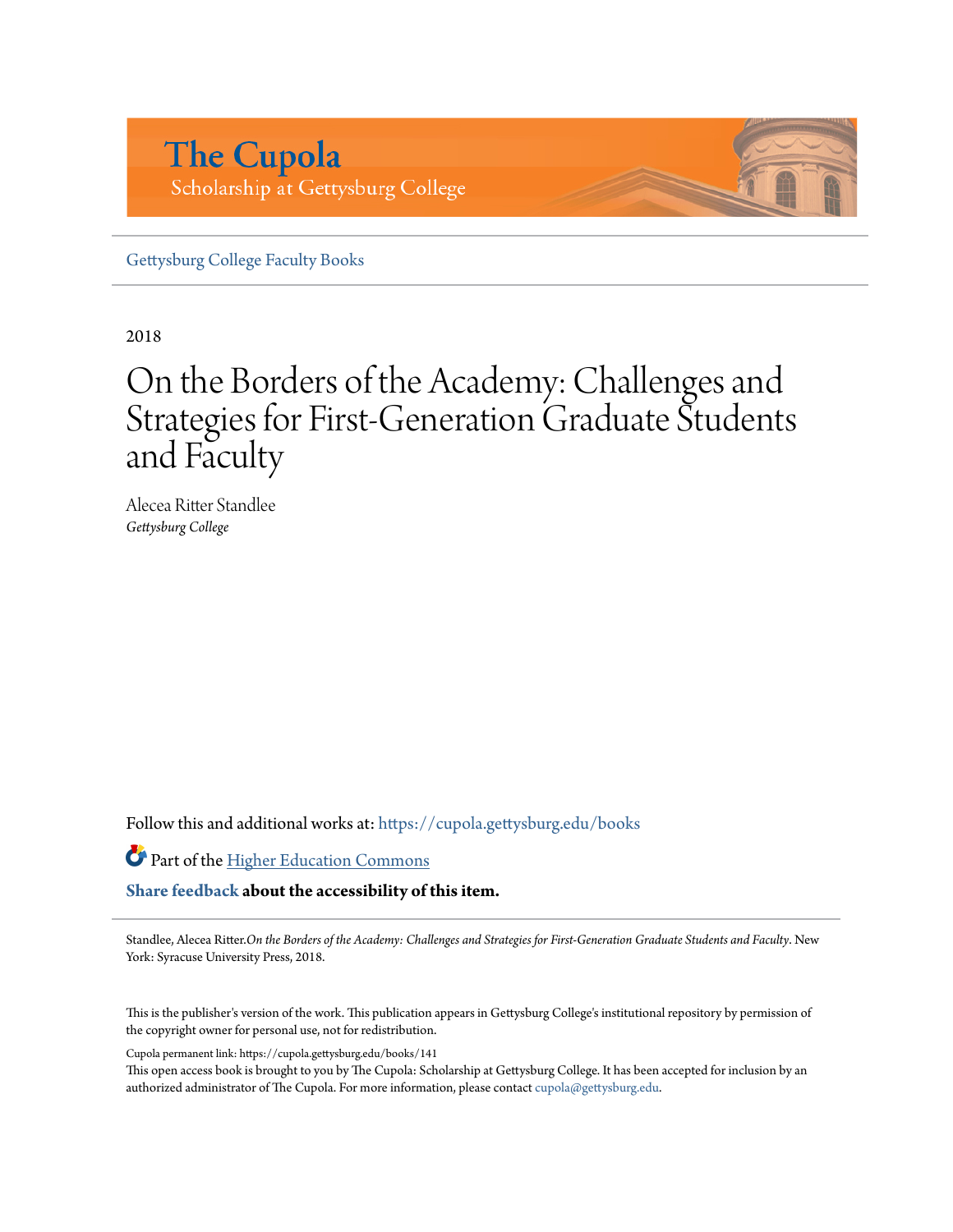## On the Borders of the Academy: Challenges and Strategies for First-Generation Graduate Students and Faculty

#### **Description**

One of the most significant achievements in US higher education during the latter half of the twentieth century was the increasing access enjoyed by historically marginalized populations, including women, people of color, and the poor and working class. With this achievement, however, has come a growing population of first generation students, including first-generation graduate students and faculty members, who struggle at times to navigate unfamiliar territory. This book offers insight into the challenges of first-generation status, as well as practical tools for navigating the halls of the academy for both academics and their institutional allies.

**Keywords** first generation, higher education, maginalized students

**Disciplines** Higher Education

**Publisher** Syracuse University Press

**ISBN** 9780977784783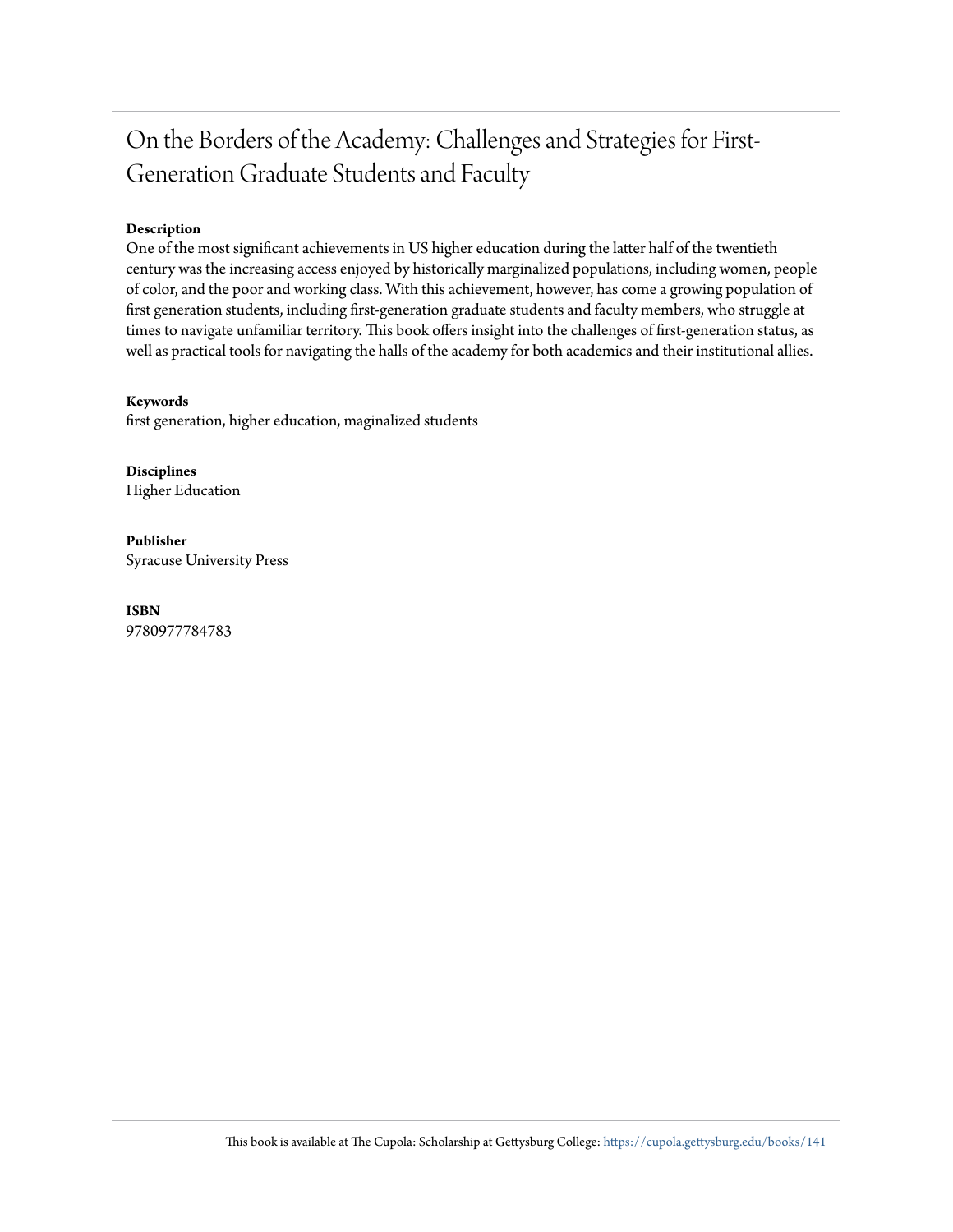

### **Challenges and Strategies for First-Generation Graduate Students and Faculty**

Edited by Alecea Ritter Standlee

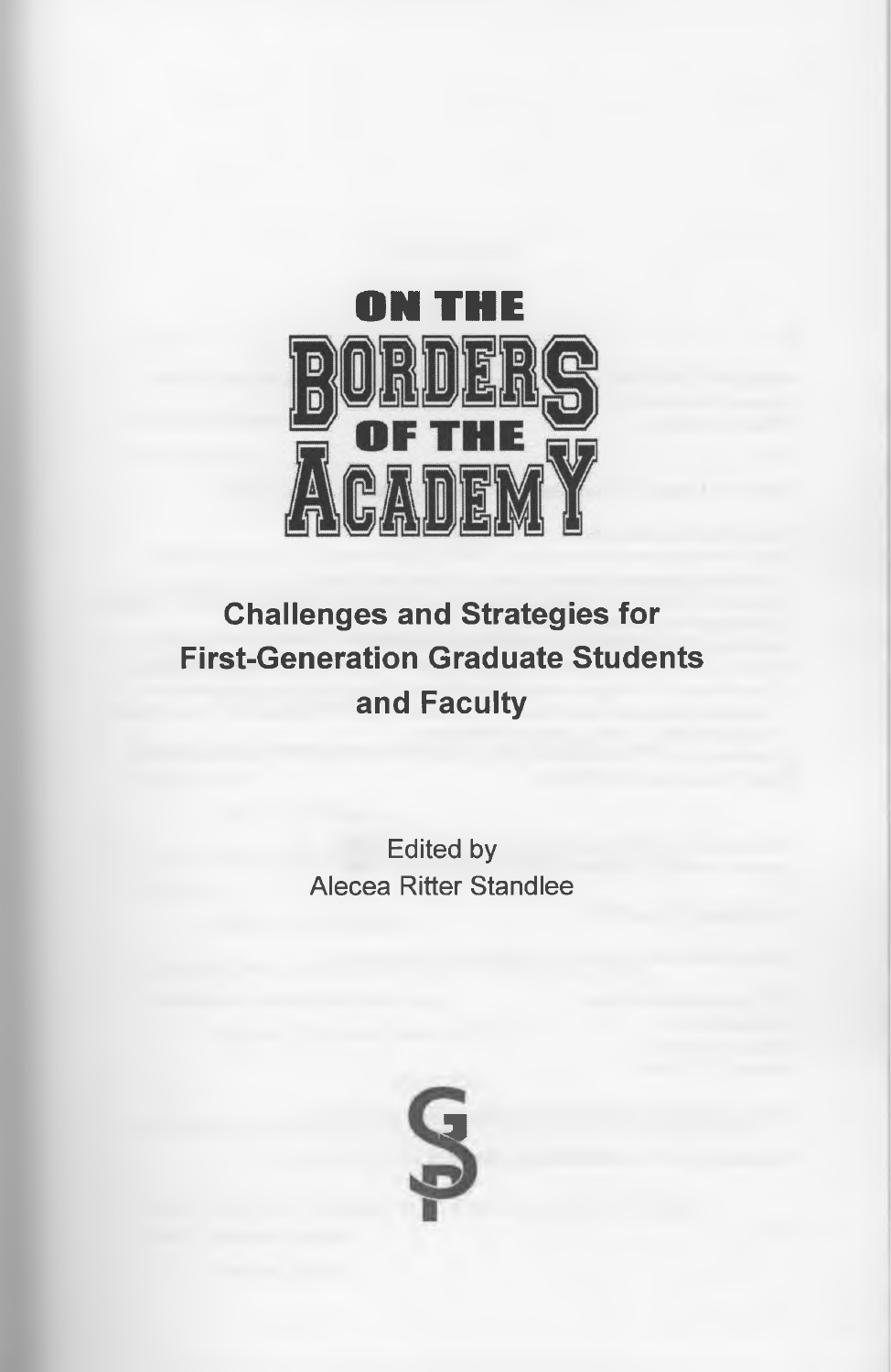Copyright © 2018 The Graduate School Press of Syracuse University Syracuse, New York 13244 All rights reserved

#### **Library ofCongress Cataloging-in-Publication Data**

Names: Standlee, Alecea Ritter, 1979- editor.

Title: On the borders of the academy : challenges and strategies for first-generation graduate students and faculty *I* edited by Alecea Ritter Standlee.

Description: New York : Graduate School Press of Syracuse University, [2018] <sup>|</sup> Includes bibliographical references and index.

Identifiers: LCCN 2018016396 <sup>|</sup> ISBN 9780977784783

Subjects: LCSH: First generation college students—United States. <sup>|</sup> Graduate students— United States. | College teachers--United States. | People with social disabilities--Education (Higher)--United States. | Education, Higher--Social aspects--United States. | College teaching—Social aspects—United States.

Classification: LCC LC4069.6 .06 2018 <sup>|</sup> DDC 378.1/98—dc23 LC record available at <https://lccn.loc.gov/2018016396>

This volume is published with support from the Syracuse University Graduate Student Organization



Cover image © Jason Ritter

For more information about this publication, please contact:

The Graduate School Press 304 Lyman Hall Syracuse University Syracuse, NY 13244

<http://graduateschool.syr.edu/programs/graduate-school-press>

Manufactured in the United States of America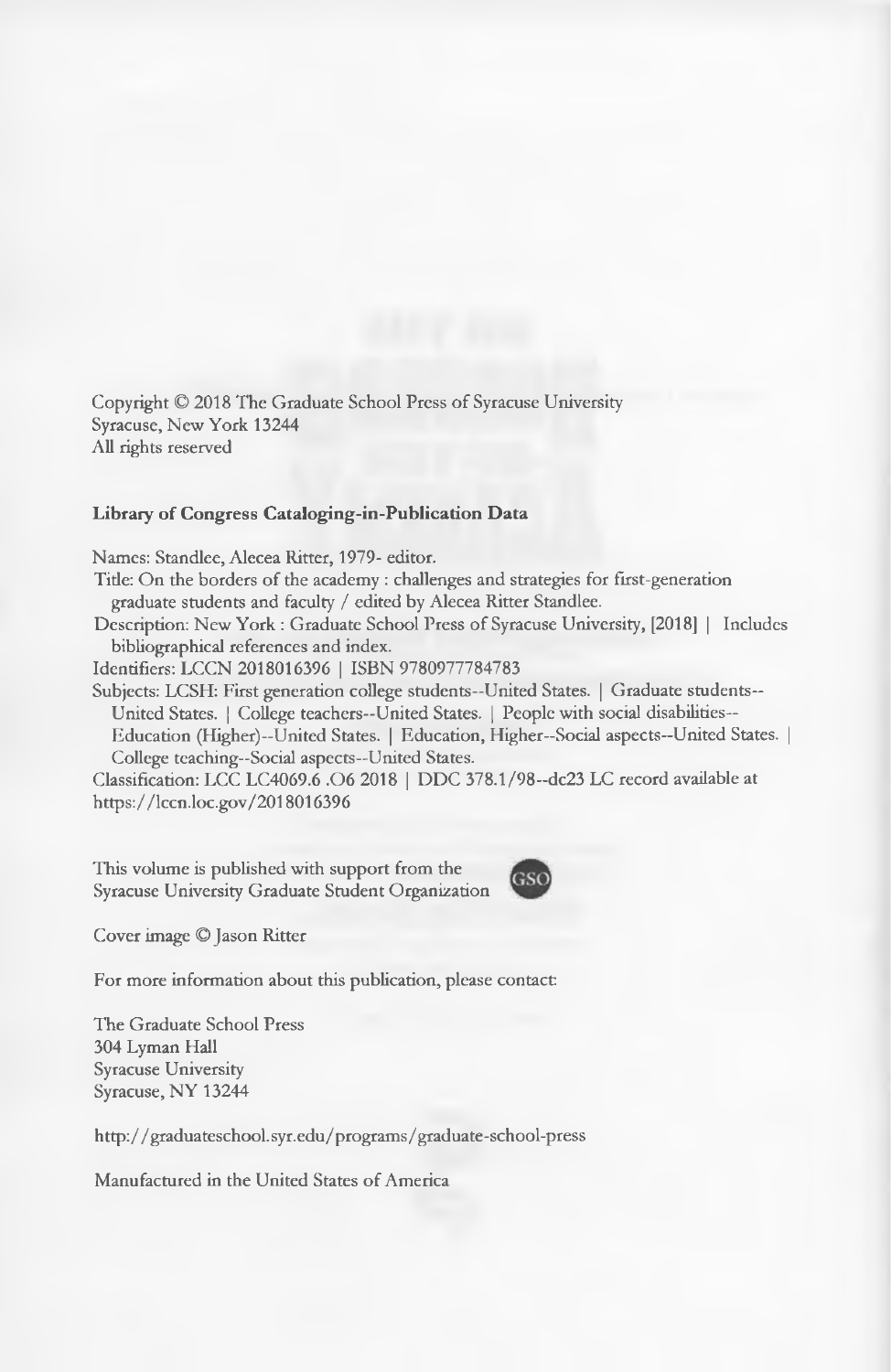### **INTRODUCTION**

### *Alccca Ritter Standlee*

The 21st century, though not long underway, has already<br>become an era of paradigmatic shifts in the culture and<br>experience of higher education, especially in the Western<br>world. Higher education in the United States, for ex he 21st century, though not long underway, has already become an era of paradigmatic shifts in the culture and experience of higher education, especially in the Western world. Higher education in the United States, for example, is in the midst of great transformation. Even as higher education becomes Financial support for public institutions has declined, and student financial aid burdens graduates with more debt than ever before. These shifts are fundamentally linked to the history of increasing accessibility and decreasing exclusivity of higher education in the latter half of the 20th century. As a result of shifting social expectations and the rise of egalitarian philosophies of education, institutions of higher learning have worked to provide a more diverse and less stratified experience for students and faculty, making higher education more accessible to more students. At the heart of this transformation is the first-generation student. In order to understand this transformation, it is essential to discuss what first-generation and working-class status means, as well as some of the specific challenges students with this status face in today's academy.

Before we consider the challenges and controversies that surround first-generation students and faculty in higher education, we must first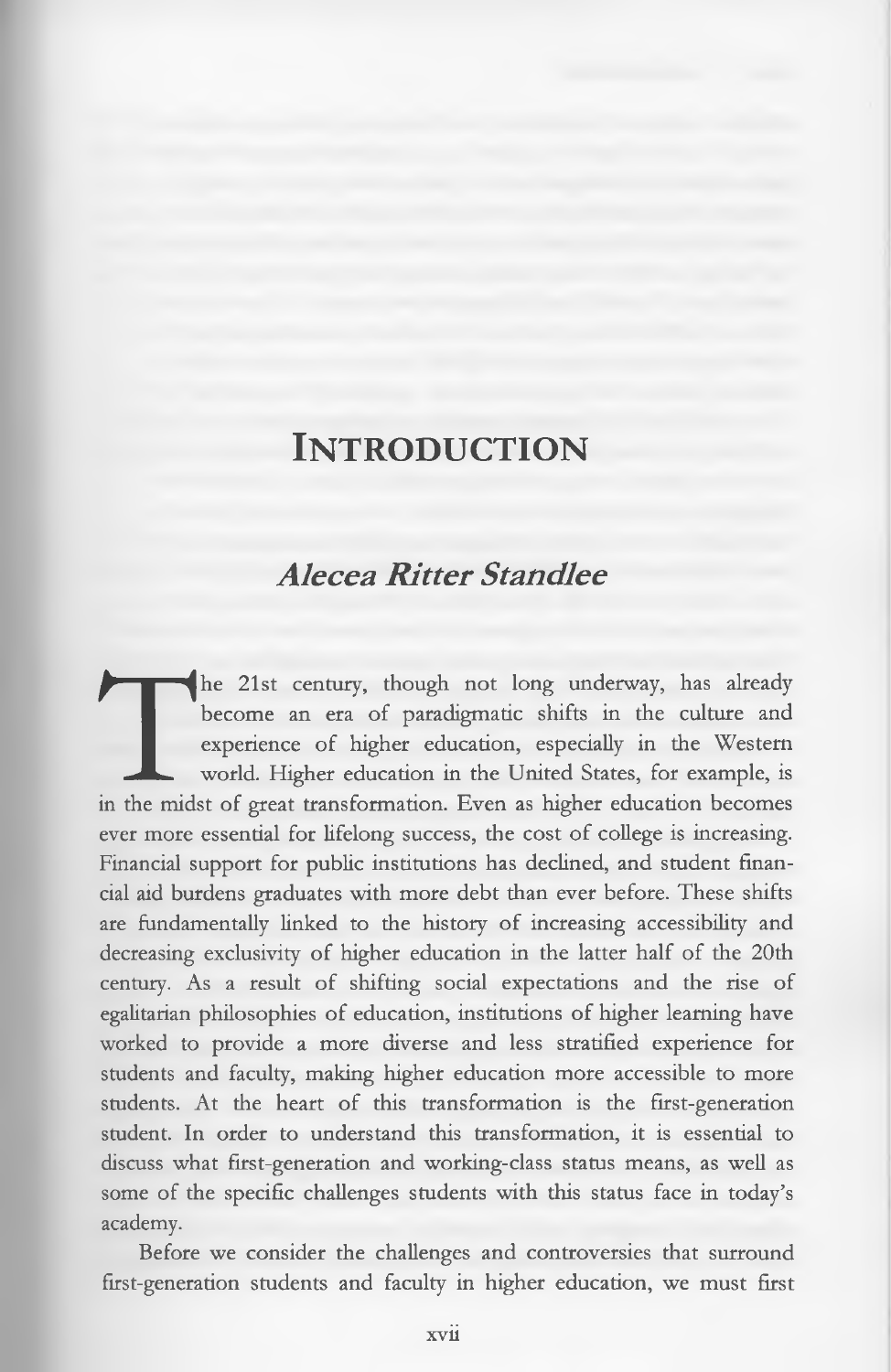#### xviii <sup>|</sup> Introduction

address a matter of definition. On the surface, first-generation academic status is easily defined: it applies to graduate students and faculty whose parents did not graduate from, or perhaps even attend, college. Yet this group is deeply diverse and profoundly complex. Traditional intersectional frameworks that link together social class (which may function as a proxy for first-generation status), racial identity, and gender identity are a useful starting point for defining first-generation students. However, seeking to better understand the experience of the first-generation student requires a much more complex approach. While in some cases class status can provide insight into first-generation status, specifically for poor and workingclass individuals, no simple correlation between these terms can be assumed. An educated parent may be financially successful or destitute, and their education may have taken place at an elite university or a struggling community college. Similarly, a less educated parent may be financially successful, thus allowing a very different educational experience for a child than a financially desperate parent could provide. Furthermore, racial identity, especially if coupled with immigrant status, may be profoundly impactful for first-generation academics. Due to the diversity of intersectional identities among this group, it is difficult to articulate a universal experience, though the authors in this volume effectively express shared experiences among many, if not all, first-generation scholars.

To further compound this complexity, many authors in this volume have elected to utilize a culturally specific class identity that in some cases functions as proxy for their first-generation identity. The identity of "working class," like "first generation," carries with it a host of meanings, some of which include undertones of racial identity—often whiteness within the highly contested political environment that we currendy inhabit. During the contentious 2016 election year, the discursive identity of "white working class," which has a long and complex racial history, was again a central tool to maintain racial and class hierarchies. In the aftermath of the election, due in part to partisan media and through the efforts of a revitalized white supremacist movement, the term "working class" became a proxy for a particular brand of racialized narrative. This narrative focused on maintaining racial barriers between working-class whites and non-whites, policed carefully by both poor whites—who faced the decline of their own white privilege, while struggling to deal with class marginalization—and wealthy political elites who benefit from an internally divided working class. Despite the co-option of the label "working class" as a political tool to support racial hierarchies, many working-class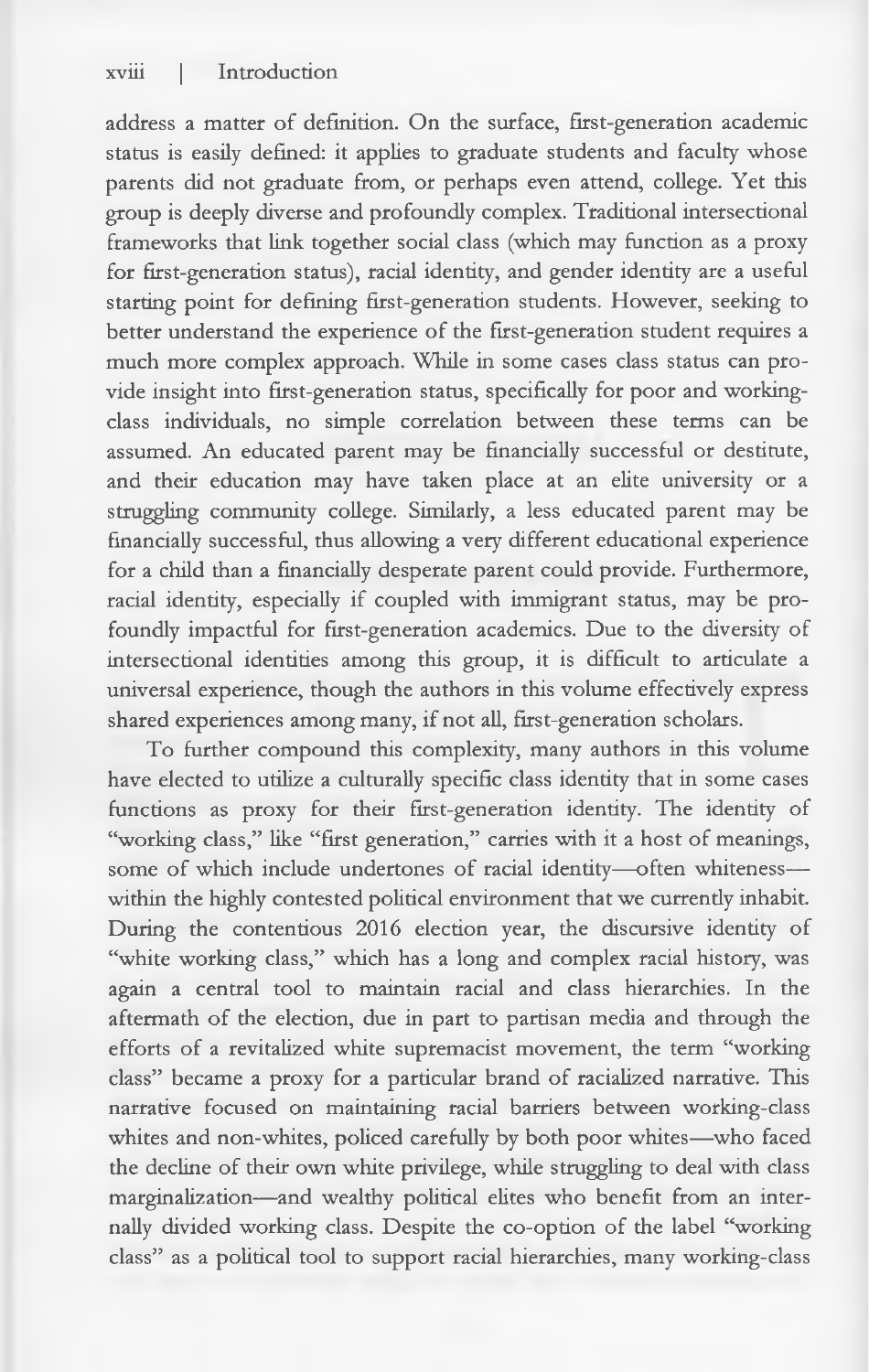people of all races struggle against this narrative as they enter both the work force and higher education.

In addition, working-class status, as a marginalized identity, may extend to individuals who would normally be excluded from the category "first generation," in the sense that one or both parents may have completed some form of higher education, but were not able to parlay that into movement up the socio-economic ladder. These "mixed-status" students may experience a cultural environment and childhood socialization similar to more traditional first-generation students, despite some parental familiarity with college. In order to address some of these complexities, we must cultivate a tolerance for ambiguity. Therefore, in this volume, the terms first generation and working class, rather than being constrained by strict definitional guidelines, are allowed to serve as self-defined identity categories. Like racial, religious, or sexual identity categories, first-generation and working-class status are narratively constructed and often contested by the very individuals who define themselves as such. In addition, evolving social and political contexts add to the shifting nature of these conceptual frameworks. At times, this means that contradictions and slippery abstractions may emerge in the volume. Yet if we value the voices of first-generation and working-class scholars themselves, as well as the knowledge gained through research, such discursive slippage must be embraced. Discursive flexibility is essential to knowledge generation in this evolving field, as the diverse contributors (and, in many cases, their research participants) attest.

Definitions notwithstanding, much recent research has been done on the experiences and challenges faced by first-generation and working-class undergraduate students, in both public and private institutions of higher learning. What has emerged is evidence of an educational system that is struggling with the demands and the limitations imposed by a changing political environment and by shifts in the demographic makeup and cultural identities within the student population. From the perspective of the first-generation student, the challenges and demands of entering the higher educational environment are immense. Some of these challenges are the result of external forces that target higher education with attacks that are disproportionally visited upon the historically marginalized, including poor and working-class first-generation students. The recently passed 2017 tax bill, which pays for tax cuts for high earners and corporations in part by targeting higher education, along with the massive budget cuts to state-supported public colleges and universities we have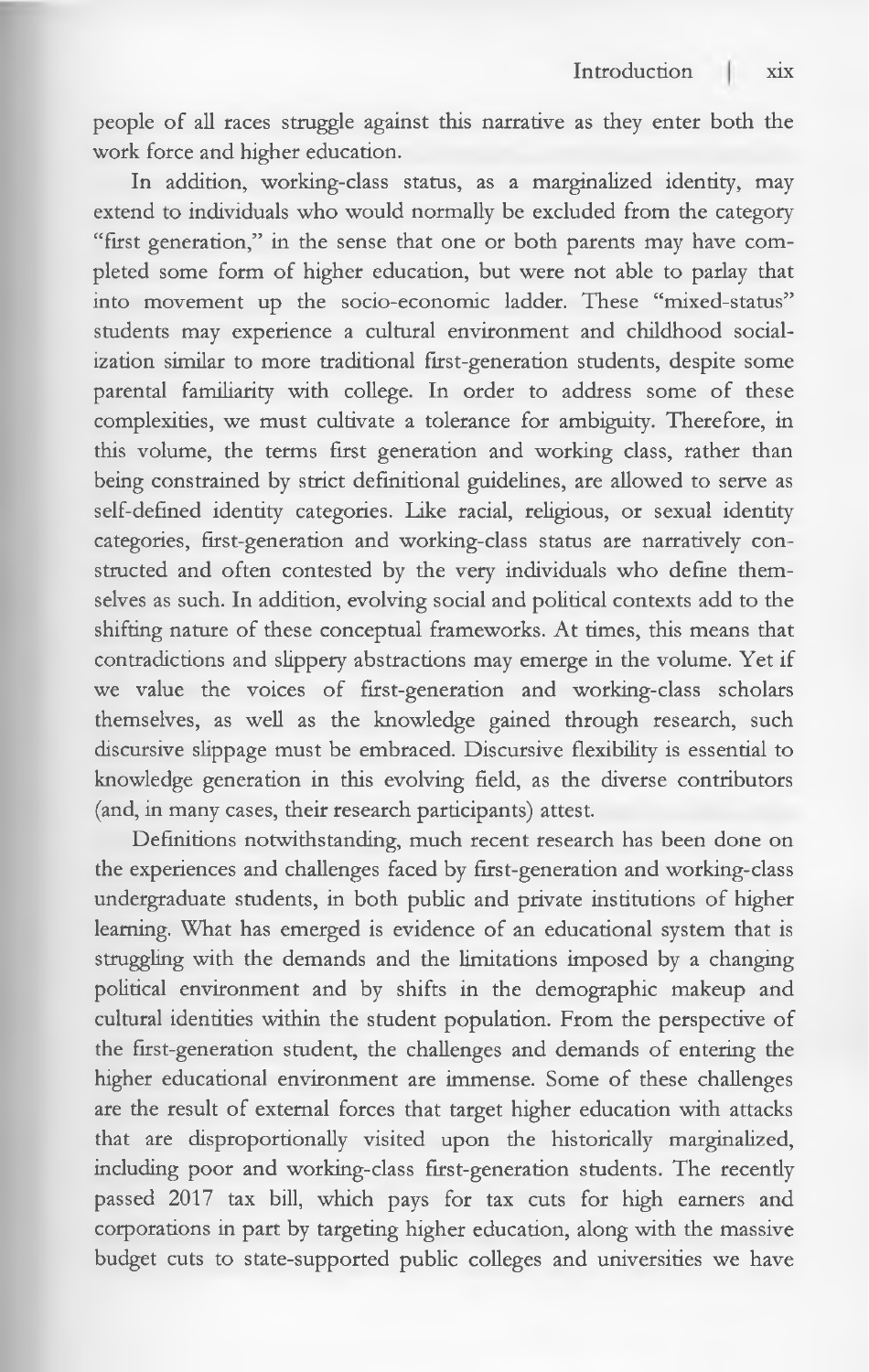seen in recent years, undermines accessibility to college for first-generation and low-income students. This trend has begun to reverse some of the educational gains made in the late 20th century. As educational access and upward mobility become more difficult for the poor and working class, anti-intellectualism and distrust of science and information grow—as does, not coincidentally, income inequality and the power of social and political elites. Today, working-class and first-generation students, even as they struggle to adapt and internalize the social norms of their new educational environments, continue to face difficulties shaped by regressive forces that seek to undermine higher education as a means to maintain social hierarchies and concentrate power into the hands of a few.

Research in this area has made profound contributions to general knowledge about the experience of first-generation students, especially undergraduates. Committed institutions have developed programs to better support the needs of this group, and lobbyists and activists have worked to push back the rising tide of anti-intellectualism that endangers access to quality higher learning for all students, including those in the first generation. At the same time, graduate students and faculty members from first-generation and/or working-class backgrounds face profound disconnections and challenges as they enter the academic job market. The experiences of graduate students and faculty members have been less comprehensively researched than those of undergraduate students, and the goal of this volume is to contribute to the emerging field of study in this area. Unlike undergraduates, who, while they may struggle to adapt and succeed, generally view higher education as a temporary—albeit profoundly transformational—life stage, many graduate students and most faculty members view higher education as their life's work. In order to understand their experiences, it is necessary to look at the interactions between both the individual and his or her class status, the institutional expectations and norms of individual colleges and universities, and the broader social environment of higher education. In order to understand the experience of the first-generation and working-class graduate students and faculty members represented in this volume, it is useful to begin with a discussion of the broader cultural environment in which higher education, and those committed to it, are situated.

#### **Situating Higher Education, Past and Present**

Historically, the United States has been a leader in educational innovation. This is, no doubt, in part because of the complex relationship between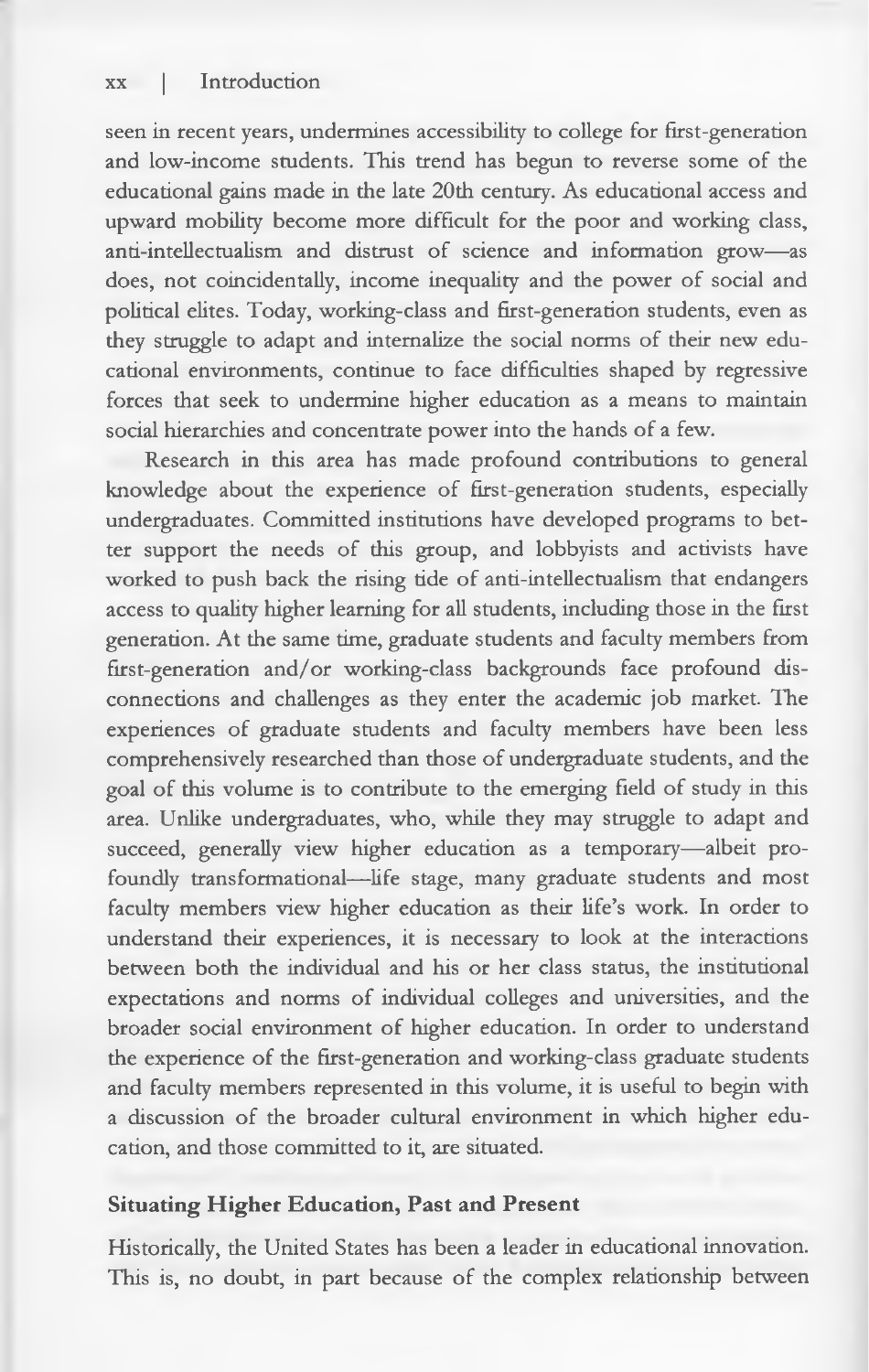public education and civil society. That an educated public is necessary to allow for effective and informed participation in the democratic process is not a concept that originated in the United States, but nonetheless has informed federal and state support for education since the creation of the earliest public schools. Yet even as public primary and secondary education were embraced by educational activists and reformers in the 19th and 20th centuries, higher education remained, in many ways, the province ofthe ratified social classes.

Access to higher education has been denied again and again to marginalized groups within American society. Women and people of color have been viewed as unfit to enter the hallowed halls of knowledge, and have faced opposition, both explicit and implicit, in accessing higher education. Yet educational institutions arose to meet the needs of those otherwise left out in the cold. Women's colleges and Historically Black Colleges/Universities played an essential role in allowing access to higher education. Higher education has functioned as a gateway to middle- and upper-class lifestyles, imparting intellectual gifts as well as financial and social capital on a select few. Despite these emerging spaces of inclusivity, educational attainment for marginalized racial groups remained well below that of their white counterparts for much of the 20thcentury, while women remained underrepresented in many fields. A major reason for the persistence of these inequalities is evident in their intersection with class status.

For the poor and working class, educational attainment remained low throughout the early 20th century, though whites and men did slightly better than other groups. Thus, in the middle of the 20th century, demands for fundamental transformations in higher education emerged. Access to educational resources led to the ability to more directly engage in civil society, and the demand that the benefits of higher education be extended beyond the middle and upper classes to the poor and working class began a new transformation in higher education. The demands on educational institutions, communities, and governments were reflections of an era of civil and cultural engagement, when change was embraced and social upheaval was normalized. Higher education responded with varying degrees of enthusiasm, but doors previously closed to the poor and working class opened, and higher education became a space in which students who benefited from intergenerational transmissions of educational privilege sat side by side with first-generation students, who were, fundamentally, strangers in a strange land.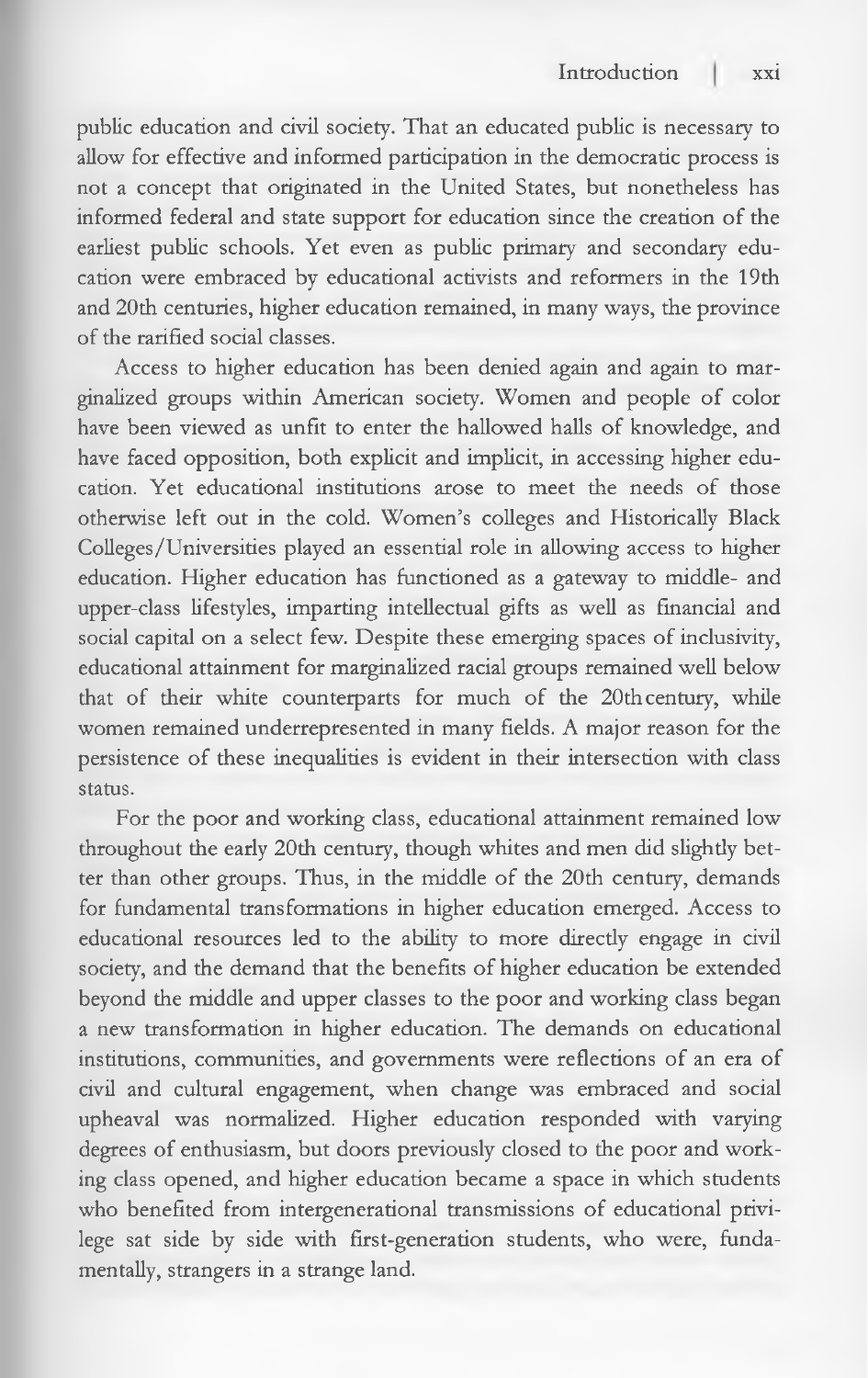#### xxii <sup>|</sup> Introduction

This change in access led to a fundamental shift in the cultural view of higher education. No longer a space of exclusivity, higher education has become increasingly important for long-term financial and career success. Yet, as is often the case when a space of privilege is made available to the marginalized, it becomes subject to delegitimization. For example, when women enter a previously masculine-dominated work space, the status and financial rewards of that industry tend to decline. This reflects a cultural misogyny that associates femininity with being "lesser." Higher education is increasingly inhabited by women, people of color, and the poor and working class in the form of first-generation students. As a result, higher education has been targeted by individuals and groups who, unable to maintain the elitism of the space, have focused on devaluing it.

For most of its history, higher education represented, at its core, the expansion of the human mind and scientific development, the encouragement of intellectual curiosity, and the cultivation of a flexible mind. Effectively, the goal was to foster a broad set of knowledge and skills that allowed for long-term career success, deep and profound engagement in civil discourse, and personal happiness. In response to the demands for access to and equality in higher education, political actors, beginning with Ronald Reagan and today including a significant majority of conservative political figures, began to characterize higher education, not as a means to develop a comprehensive understanding of the universe, a space to develop a profound life philosophy or to make scientific discoveries that contribute to the sum total of human knowledge, but rather as a means to get a job. Furthermore, attempts to undermine educational quality, especially in public higher education, have taken the form of pressure on institutions to present speakers with no scientific or educational merit on equal terms with luminaries in their field. The effect of these transformations has been to deny the historic benefits of higher education to women, people of color, and perhaps most completely to the poor and working-class students who fought so hard for access to these benefits, even as it stabilizes and even expands the concentration of power among elites. In the current social environment, explicit attacks on higher education have had profound consequences. A 2017 study of social attitudes found that over half of all registered Republicans consider higher education harmful to the country, and support for educational budget cuts as well as increased taxation on institutions and students has grown. States across the United States have cut budgets to higher education, forced the hiring of business leaders as university presidents, and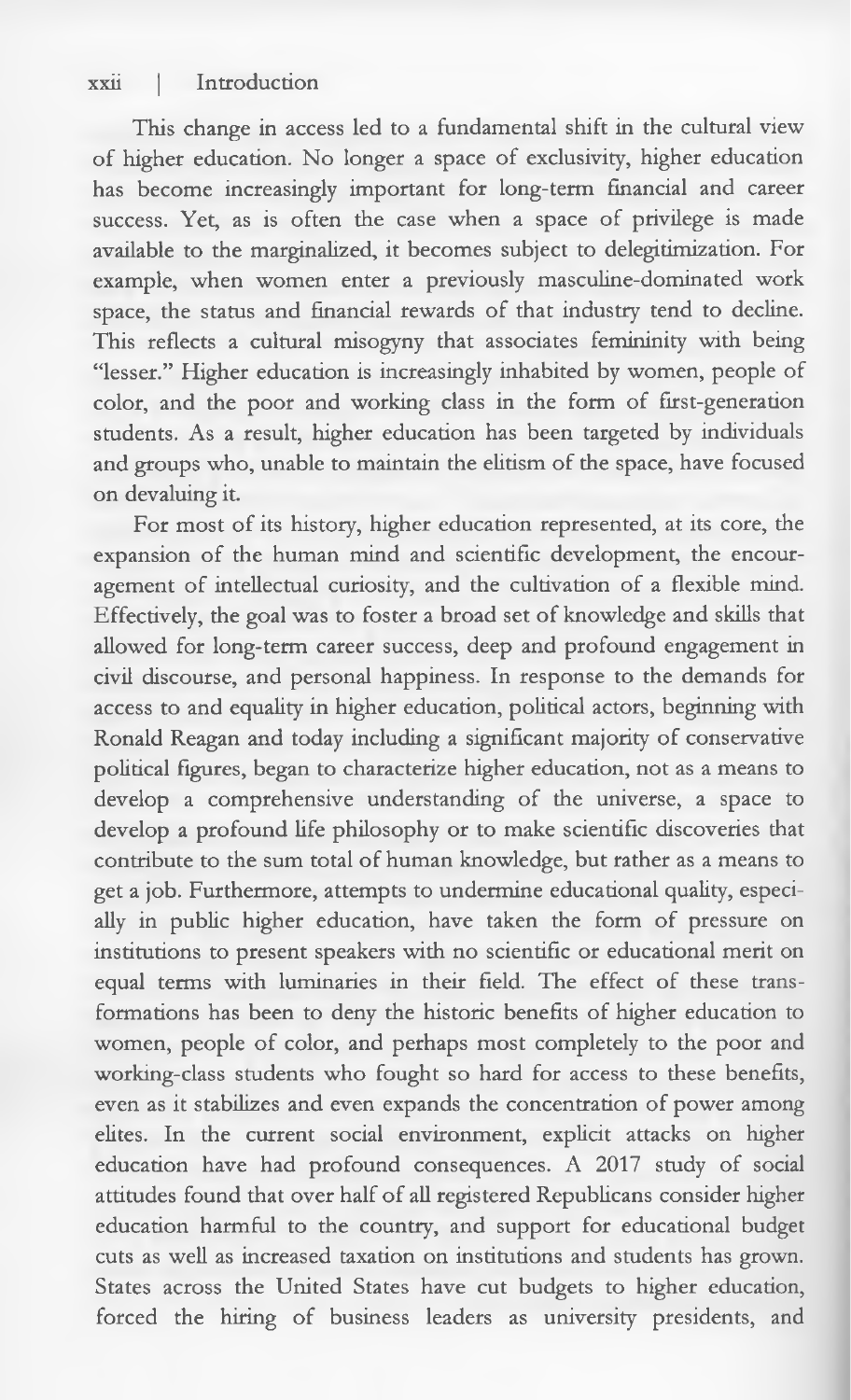undermined educational freedoms in the form of political attacks and the removal of tenure protections. Meanwhile, current federal government leaders have proposed increased taxes on colleges and universities, implemented cuts to and limitations on student lending and, as this volume goes to press, are working toward widespread cuts to public education as a whole. Such successful attempts to increase barriers to education have become increasingly successful, resulting in a concentration of power among the wealthiest and most politically powerful citizens. This allows for the increasing control of elites over financial, political, and discursive realms, rendering higher education and the media, which have historically functioned as sites for democratic discourse and the transmission of knowledge, as embattled resisters or even co-opted tools of the powerful.

At the same time, we have seen the normalization of cultural discourse that calls into question the value of higher education, creating a narrative that focuses increasingly on credentialing and applied labor, specifically for the working class. While upper-class families continue to consider high-quality education a necessary part of their world, poor and working-class families are increasingly encouraged to view education as either a credentialing barrier to a regular income or an unnecessary indulgence. This discourse also constructs higher education, specifically the liberal arts tradition, as not simply elitist, but destructive to working-class identities and culture. Higher levels of education have long been linked with socially progressive attitudes and a decline in discriminatory behavior, and political actors who work to maintain social stratification have seized upon this reality as a means to undermine the value of education by defining it as propaganda. The consequences of these events cannot be overstated, as first-generation and working-class families have increasingly internalized the notion that education is a useless hoop to jump through at best, and undesirable or even harmful to people at worst, rather than as a means to a more stable, healthier, and happier life. As education becomes less accessible due to limitations on financial support, and less desirable due to discursive constructions that make it seem worthless or destructive to working-class and poor families, first-generation students who do enter higher education face significant barriers to their success.

In this ideological struggle about the meaning and nature of higher education, the first-generation and working-class student has become the site of conflicting narratives. On one side, social and political actors normalize the idea that the first-generation and working-class student is most in need of, and demanding of, a career-focused trajectory that values credentials and efficiency over knowledge generation and acquisition. The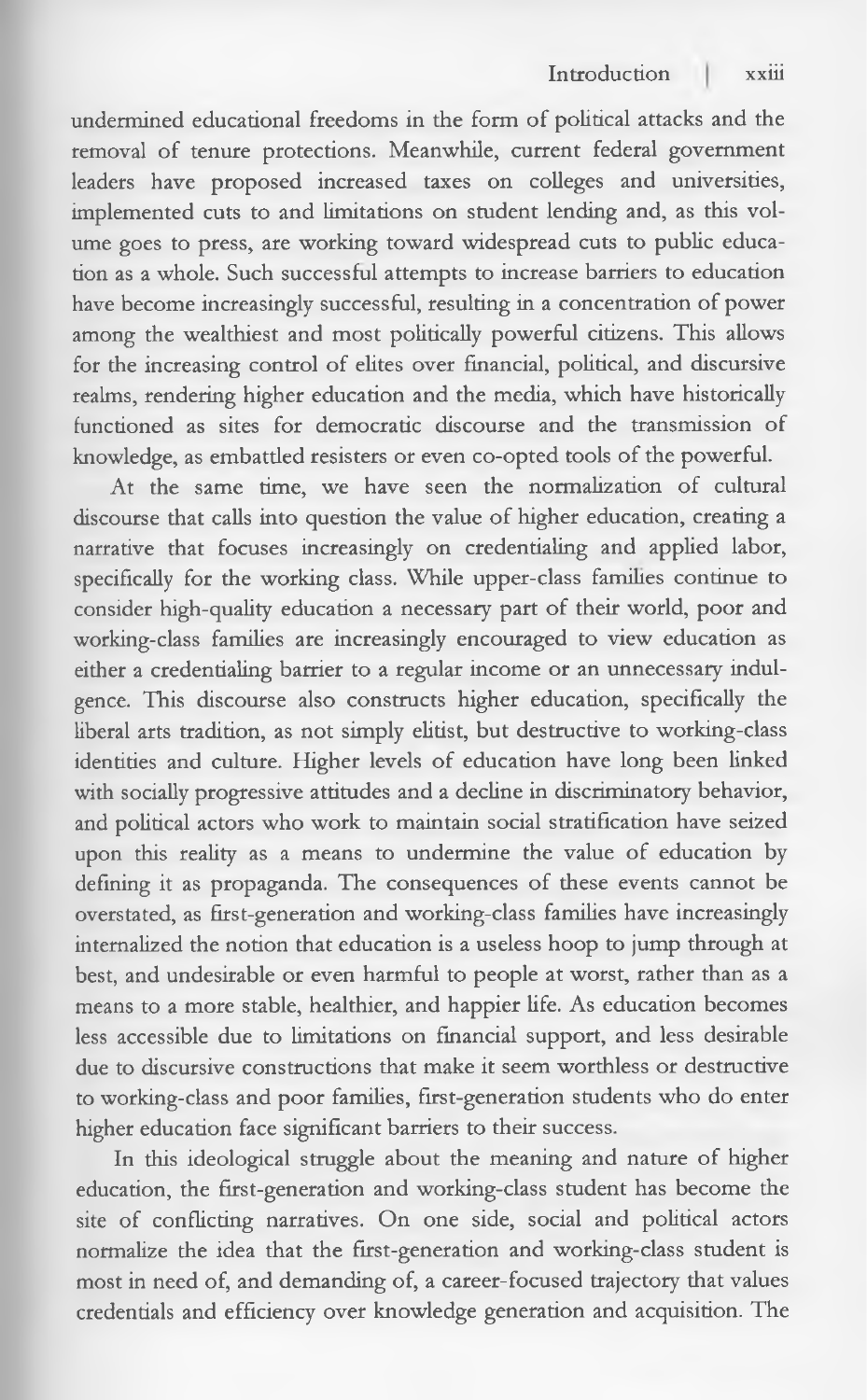#### xxiv <sup>|</sup> Introduction

other side of the philosophical divide argues that what first-generation, working-class students need and want most are the foundational educational resources that foster intellectual curiosity and critical thinking, both of which have been at the root of higher education since antiquity. Faced with this narrative conflict, and struggling with a hostile political environment, institutions have responded in a variety of ways. Some have adopted a vocational, career-focused model, moving away from the ideal of a comprehensive education—as evidenced by the decline in support for general education curricula and the rise of educational models that focus on rapid degree completion rather than quality of instruction. Others most commonly elite institutions—have in effect demanded class assimilation from new students, implicitly communicating expectations that student conform to upper-class norms of behavior and adopt upper-class cultural identities in order to succeed. Such institutions can become cultural monoliths profoundly alienating to first-generation and working-class students.

Institutions whose social norms and identity are rooted in a history of upper-class, elite culture can find their traditions and expectations under attack, both from groups that question their elitism and from groups that challenge the value of their educational goals. One response may be to resist changes in culture and defend age-old institutional traditions. This can impose demands for conformity that are challenging for all individuals within the institution, but profoundly so for first-generation students, faculty, and staff. For example, collegiality and departmental "fit" often require that faculty and grad students demonstrate class conformity through their knowledge of art, music, and international travel, as well as their skill in adopting upper-class customs in social situations like formal dinners and cocktail parties. Upper-class expectations about conflict management styles, self-promotion, social networking, family and work structures, and physical appearance and dress, can shape perceptions of fit and belonging for first-generation faculty and graduate students. All of these factors can play a role in how successful graduate students and faculty are in securing grants, finding appropriate mentorship, and advancing within the profession.

Thoughtful institutions will attempt to create genuine flexibility in accommodating a changing student and faculty population, and continue to provide quality comprehensive education in the true liberal arts sense. Institutions that work to include diverse race, class, sexual, and cultural identities within their faculty and staff, as well as within their curriculum,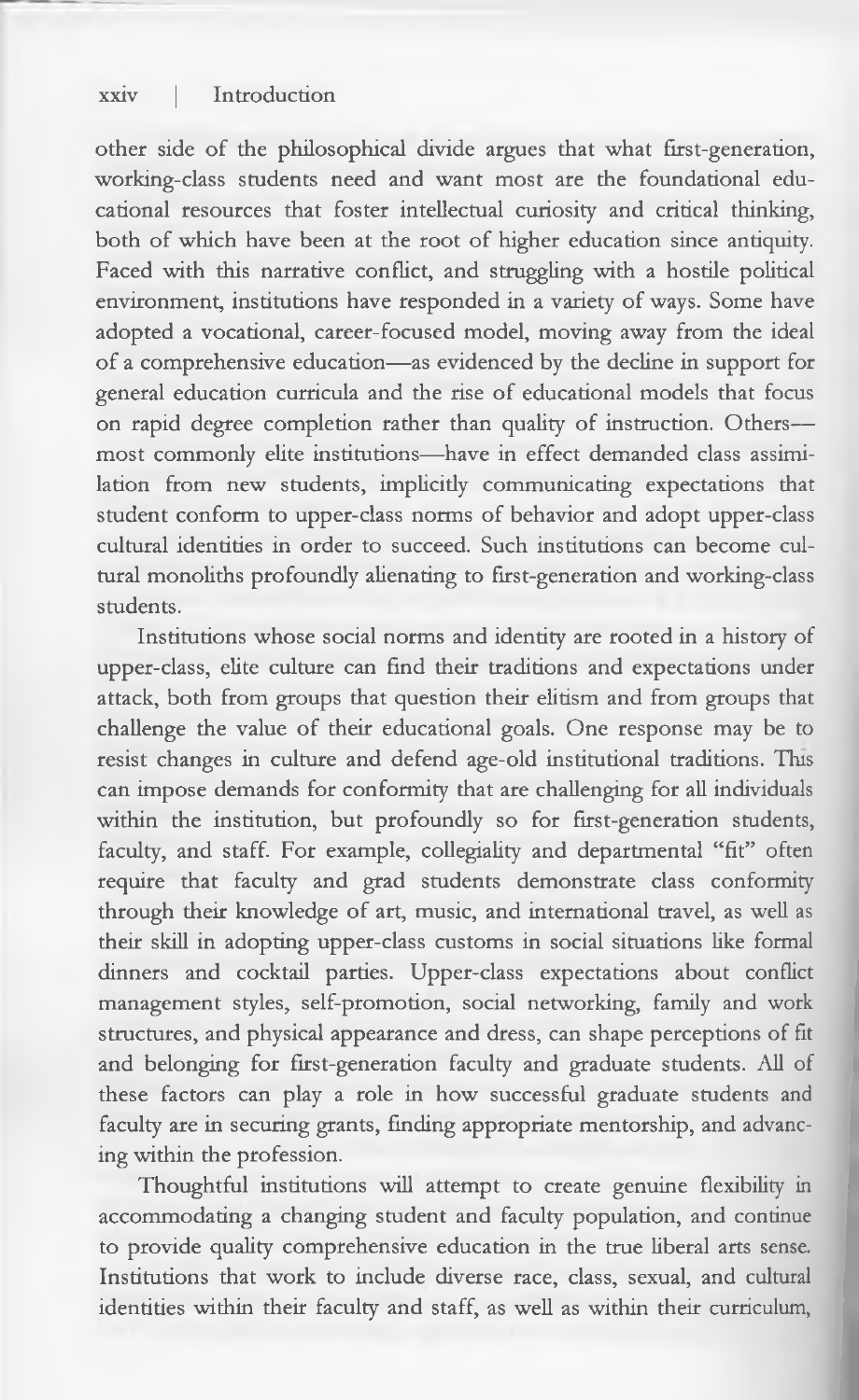provide a more positive and welcoming environment. Some institutions require courses that address diverse class and racial experiences, while others maintain theme housing or student support groups for firstgeneration, nontraditional, and other marginalized populations. Focusing on inclusion and support not only helps first-generation students succeed, but also fosters a more diverse, adaptable, and emotionally intelligent student body and faculty culture.

Whatever their strategies, colleges and universities across the country have faced profound changes, many of which are linked with the rise in first-generation, working-class, and other previously excluded groups. Even as institutions of higher learning struggle with both the real differences in their increasingly diverse student bodies (both graduate and undergraduate) and faculty, and the pressures imposed by external actors seeking to preserve cultural exclusivity, students and faculty members also struggle with new cultural and social expectations, many of which are currently in flux. Faced with conflicting demands to support free speech and condemn hate speech, to embrace diversity but also welcome conservative outlooks, faculty and students may experience a kind of intellectual paralysis. At the same time that they struggle to support and integrate firstgeneration students, institutions are faced with political and financial coercion to reinforce and even recreate barriers to upward mobility. Furthermore, faculty and students find it difficult to navigate a firstgeneration and working-class identity increasingly controlled and defined by a small group of anti-intellectual and anti-equality figures. To date, relatively few scholars have written on the difficulties faced by firstgeneration and working-class graduate students and faculty in academia. This volume seeks to provide an outlet for innovative research and personal narratives in this area. Here we find mentors and peers sharing the strategies that have allowed them to survive, and sometimes thrive, in academic settings across the country.

#### **Understanding the Experience ofWorking-Class Faculty**

As many of the researchers and essayists in this volume discuss, firstgeneration and working-class academics often find themselves in a liminal space, negotiating transitions and conflicts between the upper-middle-class norms of their peers and work environments and the norms embedded in their working-class histories. While the scholars represented in this volume approach the experiences and needs of working-class and first-generation academics from a variety of perspectives, taken together they provide a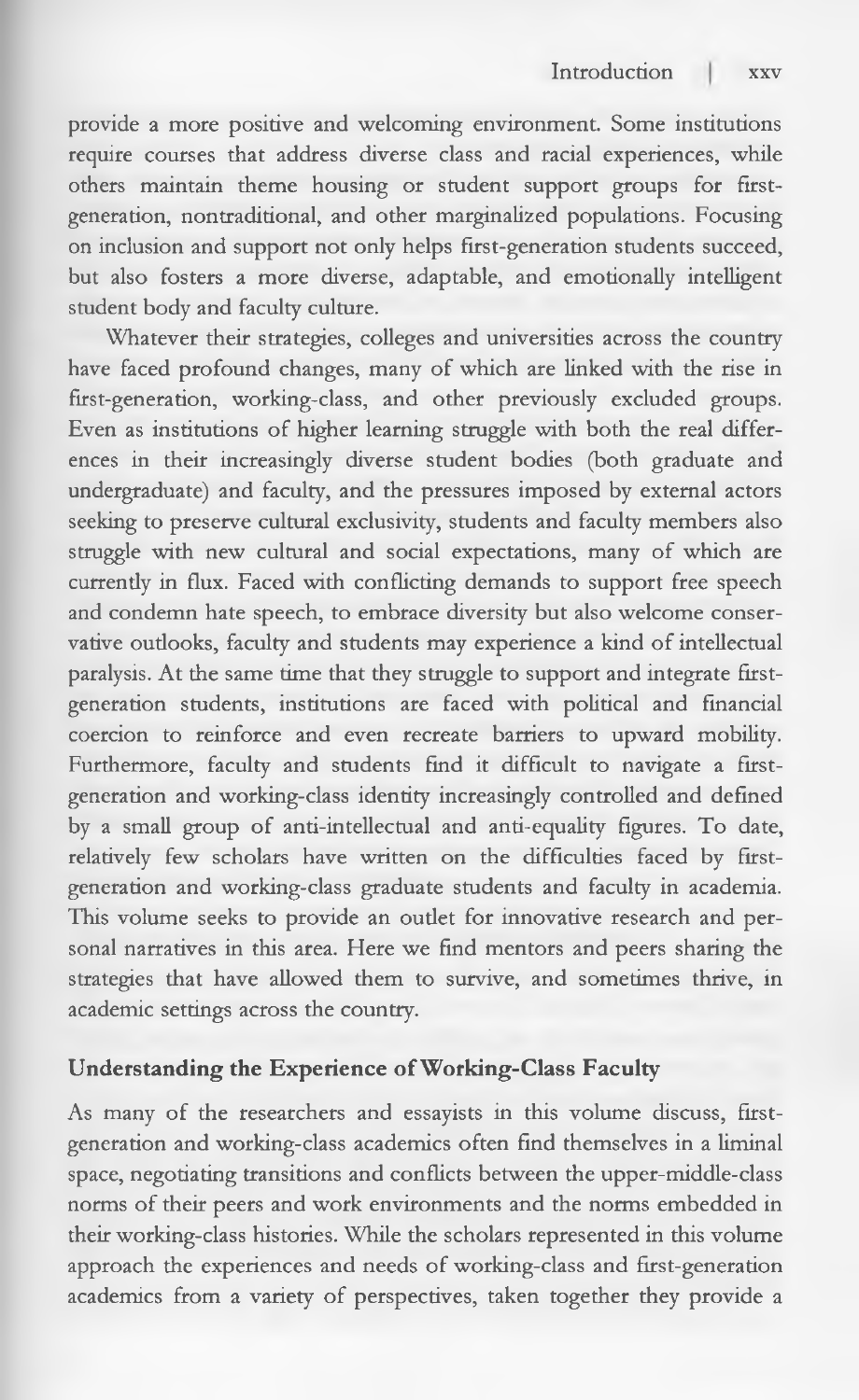#### xxvi Introduction

rich discussion of the issues surrounding higher education in general and class-based challenges in particular.

The first section focuses on first-generation career academics—those who have spent, or are poised to spend, their working lives in higher education. Engaging such issues as work environment, marginality, social capital, and educational background, these contributors provide a profile of the contemporary first-generation faculty member, conveying a deeper understanding of the unique challenges faced by first-generation professors and academic professionals as they work and teach within the academy. In this discussion, we see several key elements central to understanding the experience of working-class and first-generation faculty members in higher education. They articulate the fundamental truth that higher education is shaped by its history as a middle- and upper-class environment. The social and cultural norms of higher education are, at a very basic level, a reflection of the cultural norms of upper-middle-class Americans.

In Chapter 1, Vincent Serravallo explores the fundamental challenges of moving into and across the cultural and class boundaries of higher education. As a working-class academic—that is, an individual from a working-class home who has now entered the rarified heights of academe—he effectively describes the very real cultural differences and challenges faced by such class transgressors. Jim Vander Putten also engages with the challenges of class transgression as he addresses the transformational role educational experiences in the lives of college faculty from working-class and first-generation backgrounds.

Michelle Tokarczyk brings together the issues of first-generation and class status by addressing the complex interactions among her own lived experience, the institutional norms of a liberal arts college, and the tensions that exist between institutions and faculty members as a result of class difference. Meghan Pifer and Karley Riffe's chapter investigates the perceptions of academic work within the academy as they are articulated and understood by working-class and first-generation academics, as derived through a content analysis of their self-reflective writing. Among the most profound of their findings is the degree to which working-class academics struggle with the kind of inter-class border crossings that Serravallo so ably delineates. Together, these chapters provide a powerful picture of the cultural environment of academic workers and highlight some of the ways in which social class plays a profound role in success and survival.

As Serravallo and Pifer and Riffe discuss in detail, the social norms of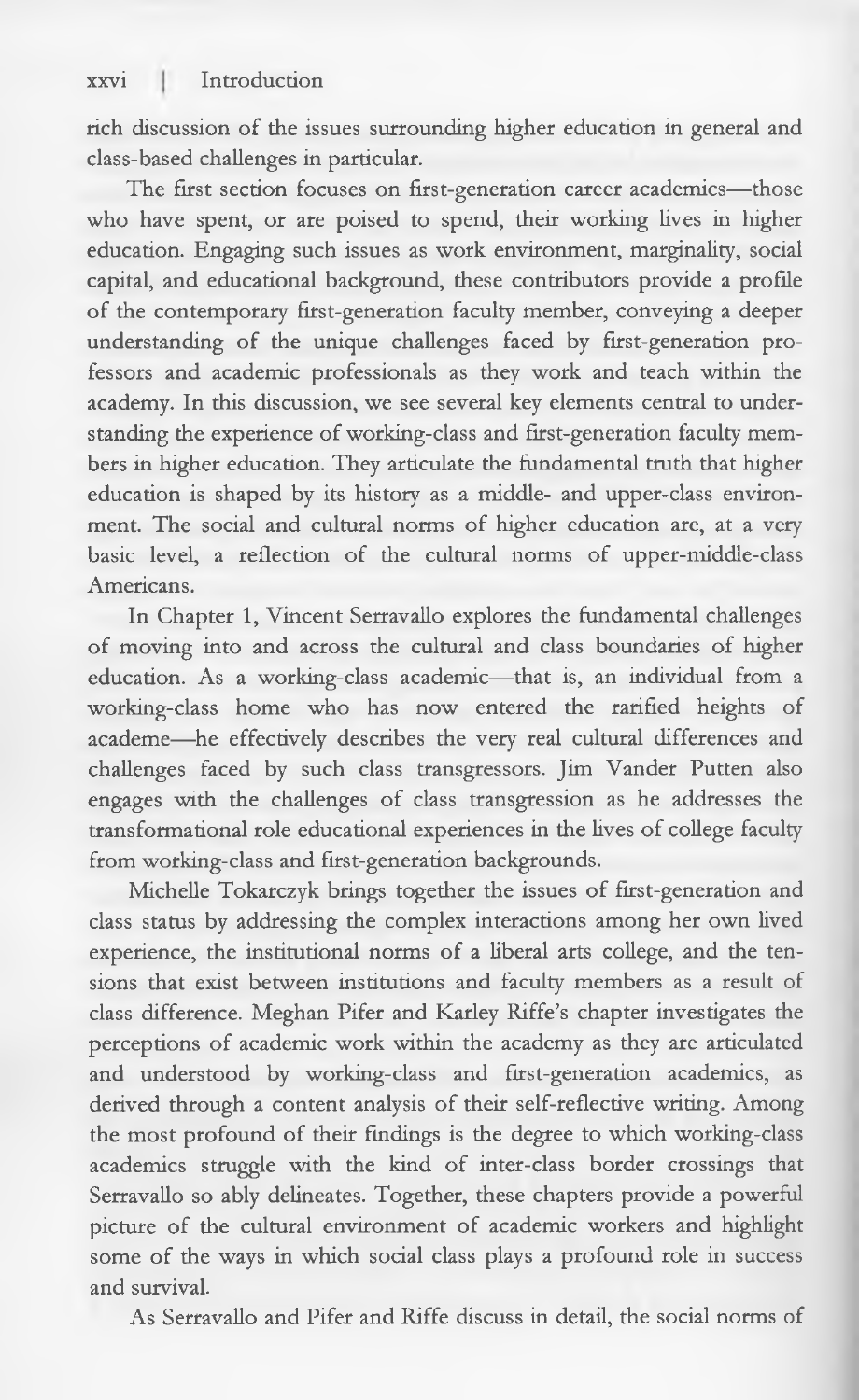higher education are often fundamentally different from the norms of working-class Americans. This can have profound effects on workingclass and first-generation academics' mobility within an institution. Failure to effectively conform to social norms may lead to the kind of interpersonal conflict between colleagues that can damage departments for decades. Furthermore, any attempt to introduce working-class norms into an institutional culture can be viewed negatively not only by colleagues, but by students and administrators. Working-class academics run the risk of being viewed as "difficult" or "gauche," which can have long-term career impacts.

Yet "passing" as upper-middle class, which involves conforming, is not without its risks. At times, establishing the trust needed to build social capital within one's new class environment can mean the abandonment of old bonds and the unlearning of skills previously considered essential. In effectively passing as a member of the elite, working-class academics are encouraged to entirely differentiate themselves from other members of their birth class. Furthermore, as Tokarczyk notes, workingclass and/or first-generation academics may also experience "imposter syndrome." The persistent sense of not belonging has both personal and professional consequences. This section provides a comprehensive and thought-provoking assessment of the challenges faced by the workingclass/first-generation faculty members within the academy. For those interested in entering this environment and who will engage in class transgression to do so, the experience can be both challenging and rewarding. Graduate school is the entry point and "makes or breaks" their professionalization as academics.

#### **Graduate Students and Academic Professionalization**

The second section of this volume is devoted to the experience of academic professionalization and graduate school socialization. These contributors focus on addressing lived experiences of graduate students as a labor force, as students, and as individuals engaged in the difficult work of reshaping their understanding of the world. The scholars represented in this section have worked to identify and articulate an academic culture in which the demands and the limitations imposed by changing educational environments are disproportionally visited upon the historically marginalized, including poor and working-class first-generation graduate students. Within an increasingly competitive and challenging environment, first-generation students, who lack the social capital of many of their peers, face unique challenges. As working-class and first-generation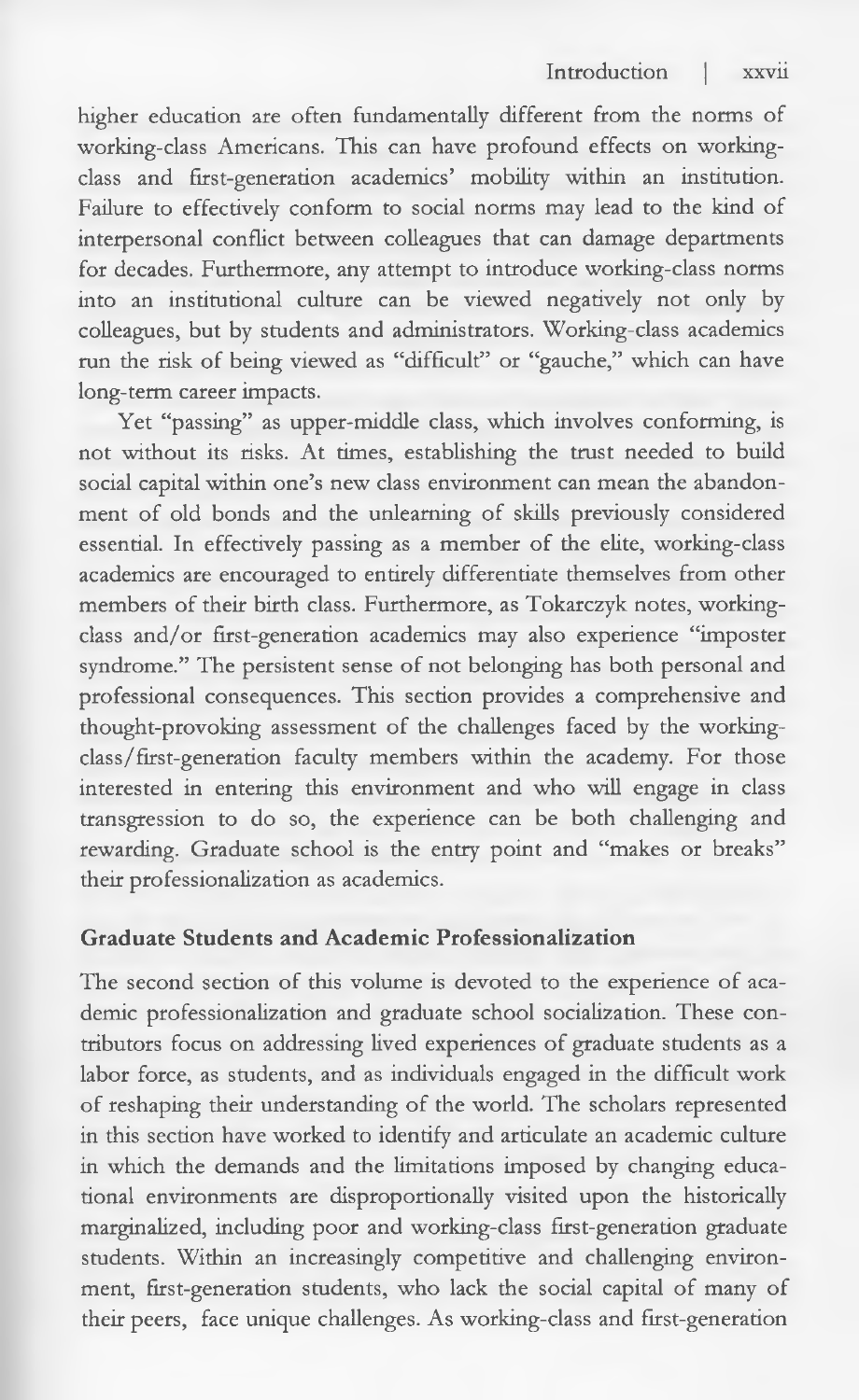#### xxviii <sup>|</sup> Introduction

graduate students engage with the process of academic socialization and professionalization, they experience not only new expectations and new modes of social and intellectual engagement, but also experiences that conflict with their own sense of identity and values.

Kathleen Mullins explores the experiences of working-class graduate students, challenging conventional narratives rooted in individualistic explanations of these academic success stories, while also identifying important "resilience factors" such as access to strong K—12 educational programs, emotional support, and lived experiences that foster responsibility and self-discipline. She challenges the notion of a universally positive experience in these supposed success stories, arguing that graduate school confronts first-generation students with high expectations for acculturation to the norms of academia. As a result, cultural differences that are accepted in undergraduate students become increasingly difficult to manage for students at the graduate level.

David Marquard elaborates on this theme, examining the narratives of working-class graduate students who experience their engagement with the culture of academia as a frustrating experience of "outsider status." Highlighting issues such as anger and shame, he addresses the emotional and narrative consequences of this marginalization, as working-class graduate students struggle to fit into their new environment. Mullins and Marquard both address experiences of loss rooted in family and class identity, and the sense of marginality experienced by working-class graduate students inside the classroom and within academia in general.

Faculty and academic professionals often expect graduate students to be comfortable with the social and cultural discourse of higher education, and with the middle- and upper-class environment in which it has historically been situated. Elvia Ramirez expands upon this issue, discussing the ways in which not only class and first-generation status, but also race and ethnicity, play a profound role in academic professionalization. Addressing the personal experiences of Latino/as and the institutional norms and expectations that surround them, Ramirez effectively illustrates the sense of marginality experienced by working-class students in general and by working-class students of color in particular. She notes how cultural practices normalized within higher education can create an environment of hostility for first-generation Latino/as that is rooted in both race and class differences.

The writing team of Aaron Hoy, Marcus Bell, Selene Cammer-Bechtold, and Mauricio Torres further this discussion by analyzing the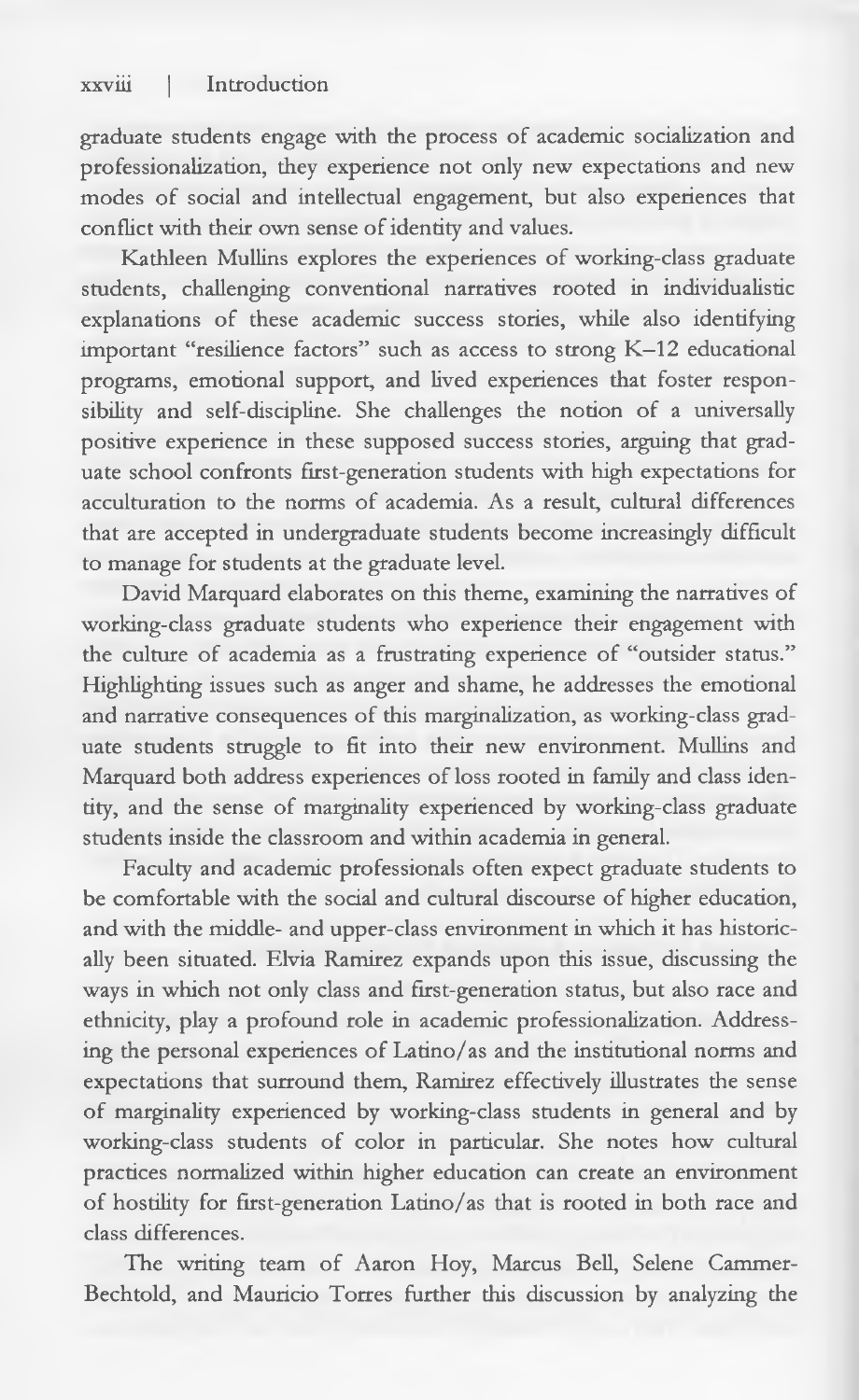specific structures that make the academy a foreign and even hostile place for working-class and first-generation students, and for students of color. The neoliberalization of higher education has fundamentally reshaped higher education in ways that have profound impacts on both daily practices and career trajectories. As first-generation academics, the authors of this chapter acknowledge the ways in which their experience of the academy is shaped by the increasing focus on professionalization and consumerism, with a corresponding decrease in attention to the creation of knowledge. Yet they also ably articulate the ways in which acknowledging such forces in no way keeps them from being subject to them.

JanRose Ottaway Martin provides a comprehensive discussion of the "leaky pipeline," the educational phenomenon that occurs when certain populations, most notably women, people of color, and working-class students decline in educational participation at increasing rates that correspond with higher levels of education. Malar Hirudayaraj wraps up the section by addressing the consequences of the "leaky pipeline" as she addresses the ways in which the challenges and institutional structures discussed in this section can result in working-class and first-generation students being forced to opt out of higher education altogether. Ottaway Martin and Hirudayaraj both address the consequences of shifting cultural expectations and access around educational attainment, while also acknowledging that many improvements must occur to provide all students with the real benefits of higher education, especially at the graduate level.

#### **Surviving and Thriving in Academia**

Finally, in deference to the power of narrative voice and the profound ways in which the silencing of a population or group can be an act of violence—a means to take away individual voice and with it, the right to self-definition—the final section of the book is devoted to the narrative voice of the marginalized. This section provides personal essays from firstgeneration students and academics themselves, granting insight into the struggles and strengths of living and working in an unfamiliar landscape. These chapters give the reader insight into the lived experience of firstgeneration academics, while providing practical advice for survival and success.

Sarah Smith and Saran Donahoo tell us powerful and compelling stories that take us on journeys real and imagined. Smith discusses her journey from extreme poverty to a career in higher education, and Donahoo uses the allegory of Dorothy and Oz to emphasize the profound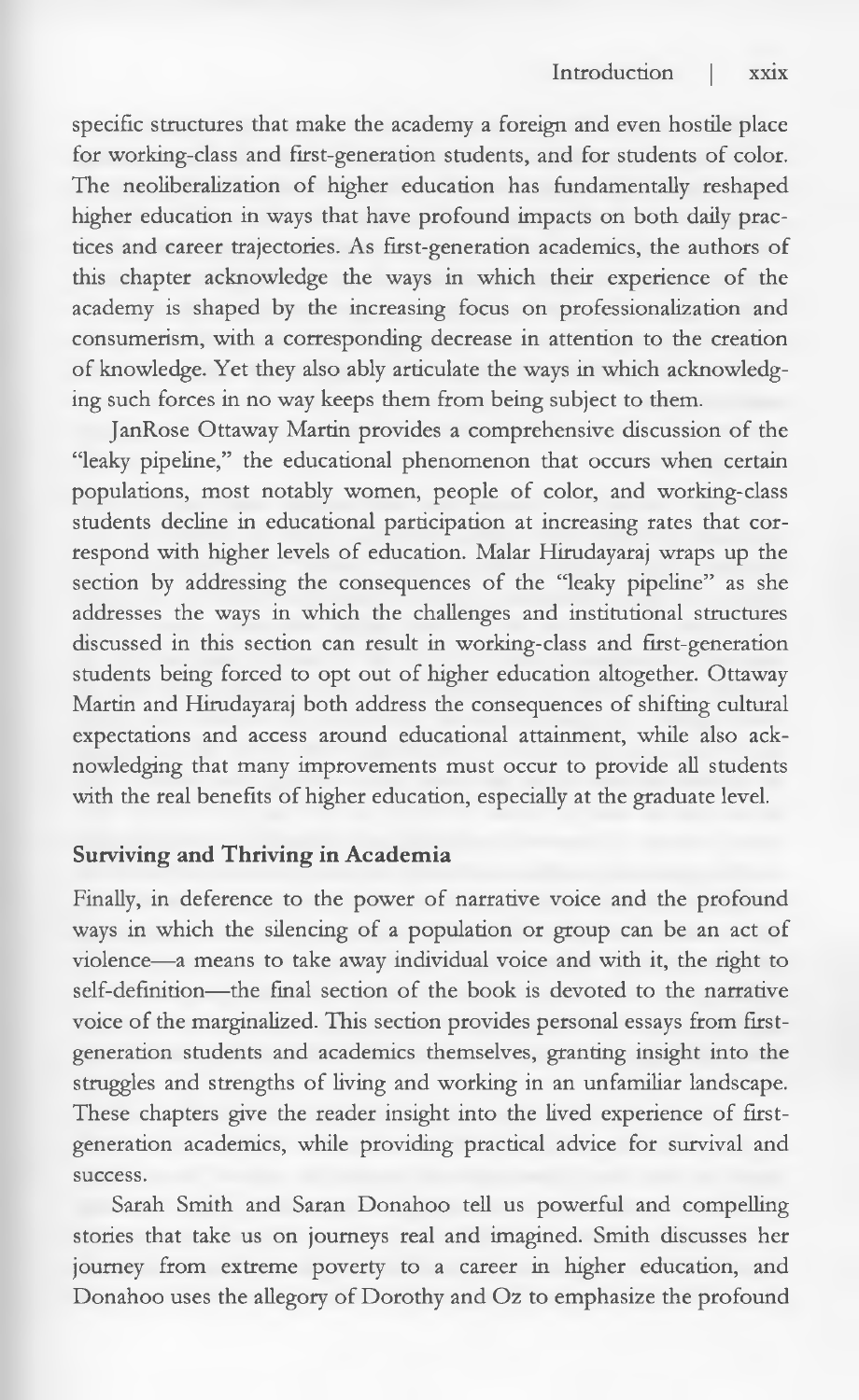#### **XXX** Introduction

importance of social capital in the form of mentors, peers, and institutional support mechanisms. Finally, Rosanne Ecker and Taren Swindle discuss some of the practical ways in which academic institutions and firstgeneration and working-class students themselves can mobilize support and resources. Ecker describes a range of programming initiatives to support first-generation graduate students, while Swindle offers a practical guide to networking and acculturation for the same population. This section of the book provides a more immediate sense of what it is like to live and work as a permanent resident in a strange space during a time of transformation.

#### **Moving Forward**

Taken as a whole, this volume asks and perhaps even answers some profound questions about higher education, from the perspective of a population that is simultaneously both "insider" and "outsider." The struggle of higher education in the 21st century is rooted in such questions. How, for example, do we make higher education a space simultaneously welcoming to the needs of the historically marginalized and resistant to the forces of neoliberalization and delegitimization that are levied against it by powerful actors? How does one embrace the institutional values and expectations of knowledge work, while still maintaining the connections and values that come with a working-class identity? How do we resist the array of social forces that are working to undermine educational access—discursively, politically, and culturally? As working-class and first-generation students and faculty members enter the hallowed halls of higher education—not as travelers moving through, but as setders who will be leaders—*we* must think deeply about our own road to success, and how our identities and experiences can reshape and, in some cases even preserve, the core values of our new home. As women, people of color, and those from the working class enter higher education, we face profound challenges, yet bring with us possibilities for profound transformation.

The authors in this volume discuss strategies and tools for confronting the challenges of higher education, and also highlight some of the battles we face from both inside and outside the walls of the academy. There is no question that in welcoming the marginalized, higher education has opened its doors to transformation, even as it faces resistance from forces that seek to recreate hierarchies and protect concentrations of power. Working-class and first-generation academics must be leaders in